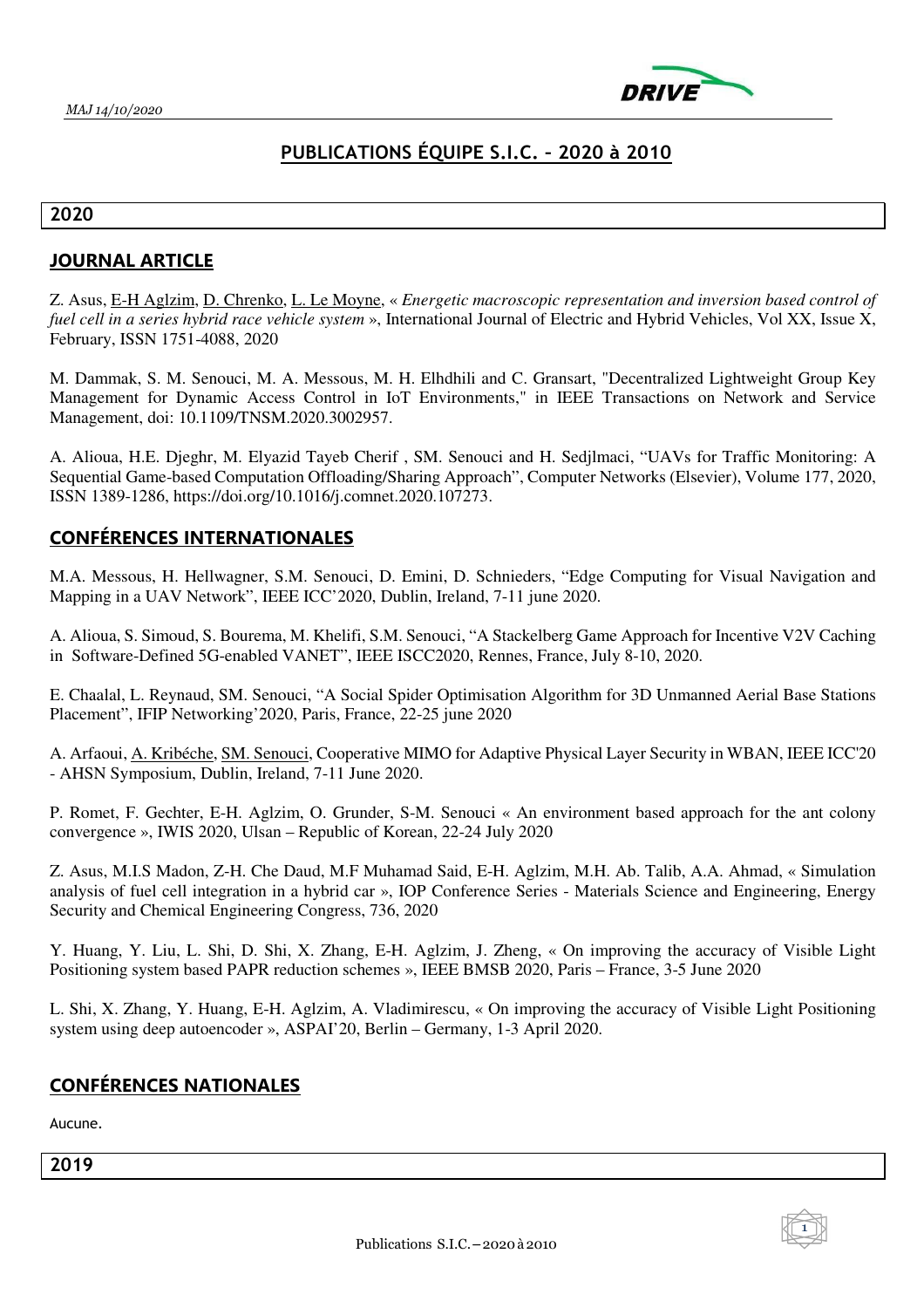

### **JOURNAL ARTICLE**

- Alemneh E, Senouci S.M. "Ensuring Safety of Vulnerable Road Users Using Their Smartphones and Fogging : Challenges and Solutions." *IEEE ComSoc AHSN TC Newsletter* (2019).
- Arfaoui A, Kribeche A, Merad Boudia O, Senouci S.M, Hamdi M. "Context-Aware Access Control and Anonymous Authentication in Wireless Body Area Networks." *Computers & Security (Elsevier)* (2019).
- Arfaoui A, Kribeche A, Senouci S.M. "Lightweight and Adaptive Anonymous Authentication Protocols in the Internet of Things Dedicated to E-Health Applications." *Computer Networks (Elsevier)* (2019).
- Messous M.A, Senouci S.M, Sedjalmaci H, Cherkaoui S. "A Game Theory Based Efficient Computation Offloading in an Uav Network." *IEEE Transactions on Vehicular Technology (TVT)* (2019).
- Romet P, Gechter F, Aglzim E-H, Lefort B, Senouci S-M. "La Place Du Véhicule Autonome Dans Une Mobilité Propre." *Revue de l'Electricité et de l'Electronique* (2019).

### **CONFÉRENCES INTERNATIONALES**

- Alemneh E, Senouci S.M, Brunet P. *An Energy Efficient Smartphone Sensors' Data Fusion for High Rate Position Sampling Demands*. 2019.
- Arfaoui A, Cherkaoui S, Kribeche A, Senouci S.M, Hamdi M. *Context-Aware Adaptive Authentication and Authorization in Internet of Things*. 2019.
- Dammak M, Merad Boudia O.R, Messous M.A, Senouci S-M, Gransart C. *Token-Based Lightweight Authentication to Secure Lot Networks*. 2019.

# **CONFÉRENCES NATIONALES**

Aucune.

**2018** 

- Alioua A, Senouci S.M, Moussaoui S, Sedjelmaci H, Messous M.A. "Efficient Data Processing in Software-Denied Uav-Assisted Vehicular Networks : A Sequential Game Approach." *Wirelles Personal Communications - WPC (Springer)* 101, no. 4 (2018): 2255–86. http://dx.doi.org/https://doi.org/10.1007/s11277-018-5815-1.
- Asus Z, Aglzim E.H, Chrenko D, Che Daud Z, Le Moyne L. "Fuel Consumption Evaluation of a Hybrid Electric Car over Aggressive Cycles for Thermal Engine Optimization." *International Journal of Advanced ans Applied Sciences* 5, no. 2 (Janvier 2018 2018): 37-43.
- Attia M, Senouci S.M, Sedjelmaci H, Aglzim E.H, Chrenko D. "An Efficient Intrusion Detection System against Cyber-Physical Attacks in the Smart Grid." *Computers and Electrical Engineering (Elsevier)* (May 2018 2018). http://dx.doi.org/DOI: 10.1016/j.compeleceng.2018.05.006.
- Boualouache A, Senouci S.M, Moussaoui S. "Privanet : An Efficient Pseudonym Changing and Management Framework for Vehicular Ad-Hoc Networks." *IEEE Transactions on Intelligent Transportation Systems* (2018).
- Haider N, Attia M, Senouci S.M, Aglzim E.H. "New Consumer-Dependent Energy Management System to Reduce Cost and Carbon Impact in Smart Buildings." *Suistaibale Cities and Society (Elsevier)* 39 (2018): 740-50. http://dx.doi.org/https://doi.org/10.1016/j.scs.2017.11.033.

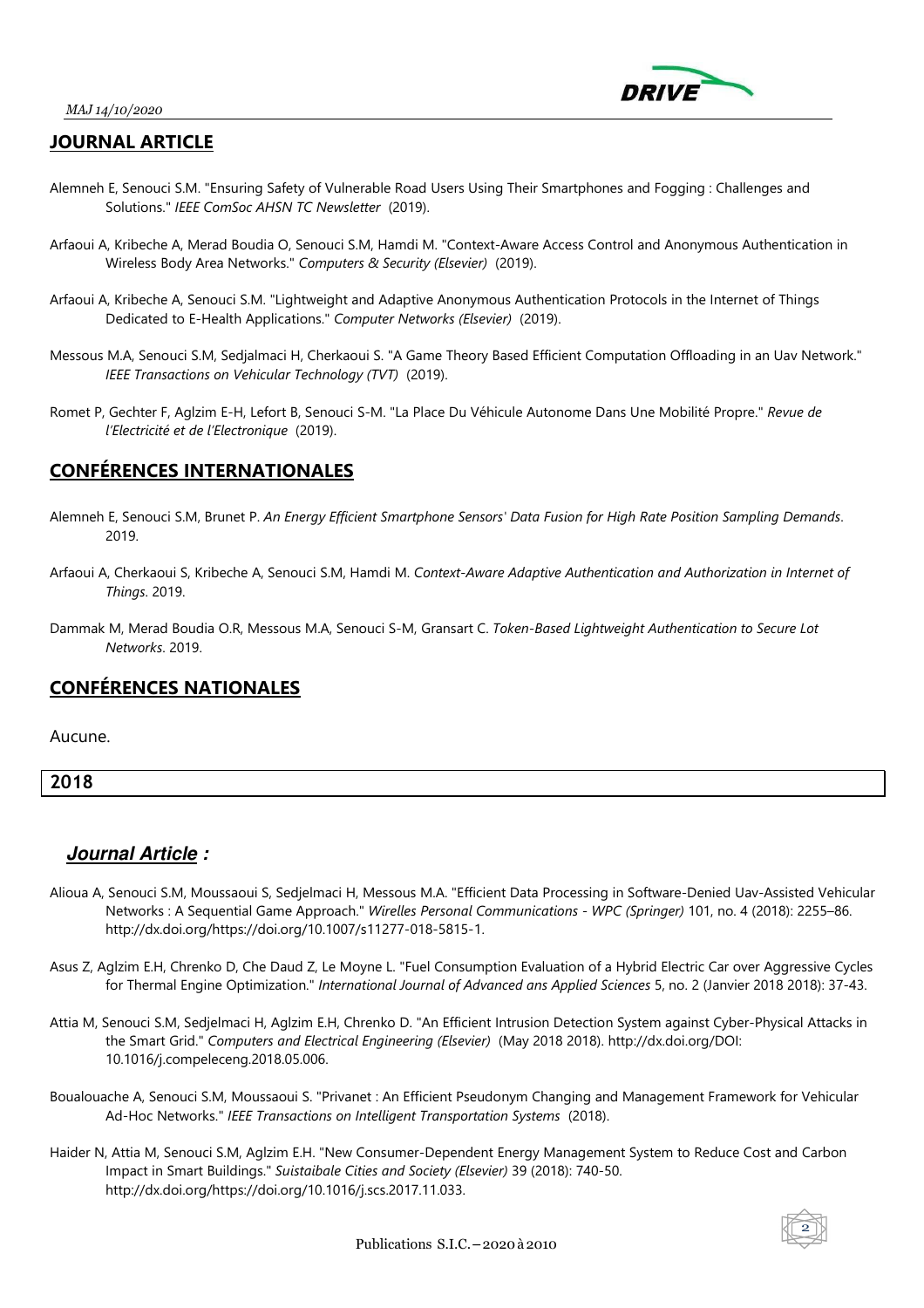

 $\overline{\overline{3}}$ 

- Ramirez Martinez M, Sanchez-Fernandez F, Brunet P, Senouci S.M, Bourennane E.B. "Context-Aware Model Applied to Hog Descriptor for People Detection." *WSEAS Transactions on Signal Processing* 14 (2018): 141-50.
- Sanchez Fernandez F, Ramirez Martinez M, Brunet P, Senouci S.M, Bourennane E.B. "Multi-Scale Feature Extraction for Vehicle Detection Using Phis-Lbp." *WSEAS Transactions on Signal Processing* 14 (2018): 91-98.
- Sedjelmaci H, Senouci S.M. "Cyber Security Methods for Aerial Vehicle Networks : Taxonomy, Challenges and Solution." *Journal of Supercomputing (Springer)* 74, no. 10 (2018): 4928–44.

### **Conférences Internationales :**

Alemneh E, Senouci S.M, Brunet P. *An Online Time Warping Based Map Matching for Vulnerable Road Users Safety*. 2018.

Arfaoui A, Ben Letaifa A, Kribeche A, Senouci S.M, Hamdi M. *A Stochastic Game for Adaptive Security in Constrained Wireless Body Area* 

*Networks*. 2018.

- Arfaoui A, Kribeche A, Merad Boudia O.R, Ben Letaifa A, , Senouci S.M, Hamdi M. *Adaptive Anonymous Authentication for Wearable Sensors in Wireless Body Area Networks*. 2018.
- Arfaoui A, Kribeche A, Merad Boudia O, Ben Letaifa A, Senouci S.M, Hamdi M. *Context-Aware Authorization and Anonymous Authentication in Wireless Body Area Networks*. 2018.
- Arfaoui A, Kribeche A, Senouci S.M, Hamdi M. *Game-Based Adaptive Remote Access Vpn for Iot: Application to E-Health*. 2018.
- Arfaoui A, Kribeche A, Senouci S.M, Hamdi M. *Game-Based Adaptive Risk Management in Wireless Body Area Networks*. 2018.
- Attia M, Haider N, Senouci S.M, Aglzim E.H. *Towards an Efficient Energy Management to Reduce Co2 Emissions and Billing Cost in Smart Buildings*. 2018.
- Ayche S, Daboussy M, Aglzim E.H. *Modeling and Experimenting the Thermal Behavior of a Lithium-Ion Battery on a Electric Vehicle*. 2018.
- Birhanie H.M, Messous M.A, Senouci S.M, Aglzim E.H, Ahmed A. *Mdp-Based Resource Allocation Scheme Towards a Vehicular Fog Computing with Energy Constraints*. 2018.
- Dhifallah K, Gourhant Y, Senouci S.M. *Combinatorial Double Auction Radio Resource Allocation Model in Crowd Networks*. 2018.
- Dhifallah K, Gourhant Y, Senouci S.M, Morand L. *Small Cells Placement for Crowd Networks*. 2018.
- Haouari N, Moussaoui S, Senouci S.M. *Application Reliability Analysis of Density-Aware Congestion Control in Vanets*. 2018.
- Klaimi J, Senouci S.M, Messous M.A. *Theoretical Game Approach for Mobile Users Resource Management in a Vehicular Fog Computing Environment*. 2018.
- Merad Boudia O.R, Sedjelmaci H, Senouci S.M. *Two Levels Verification for Secure Data Aggregation in Resource-Constrained Environments*. 2018.

#### **Conférences Nationales :**

Alemneh E, Senouci S.M, Brunet P. *Pv-Alert : Fog Computing Based Architecture for Safeguarding Vulnerable Road Users*. 2018.

Arfaoui A, Kribeche A, Senouci S.M, Hamdi M. *Game-Based Adaptive Security for the Internet of Things*. 2018.

Attia M, Senouci S.M. *Optimizing Electric Vehicles Integration into the Smart Grid : A Game Theoretic Approach*. 2018.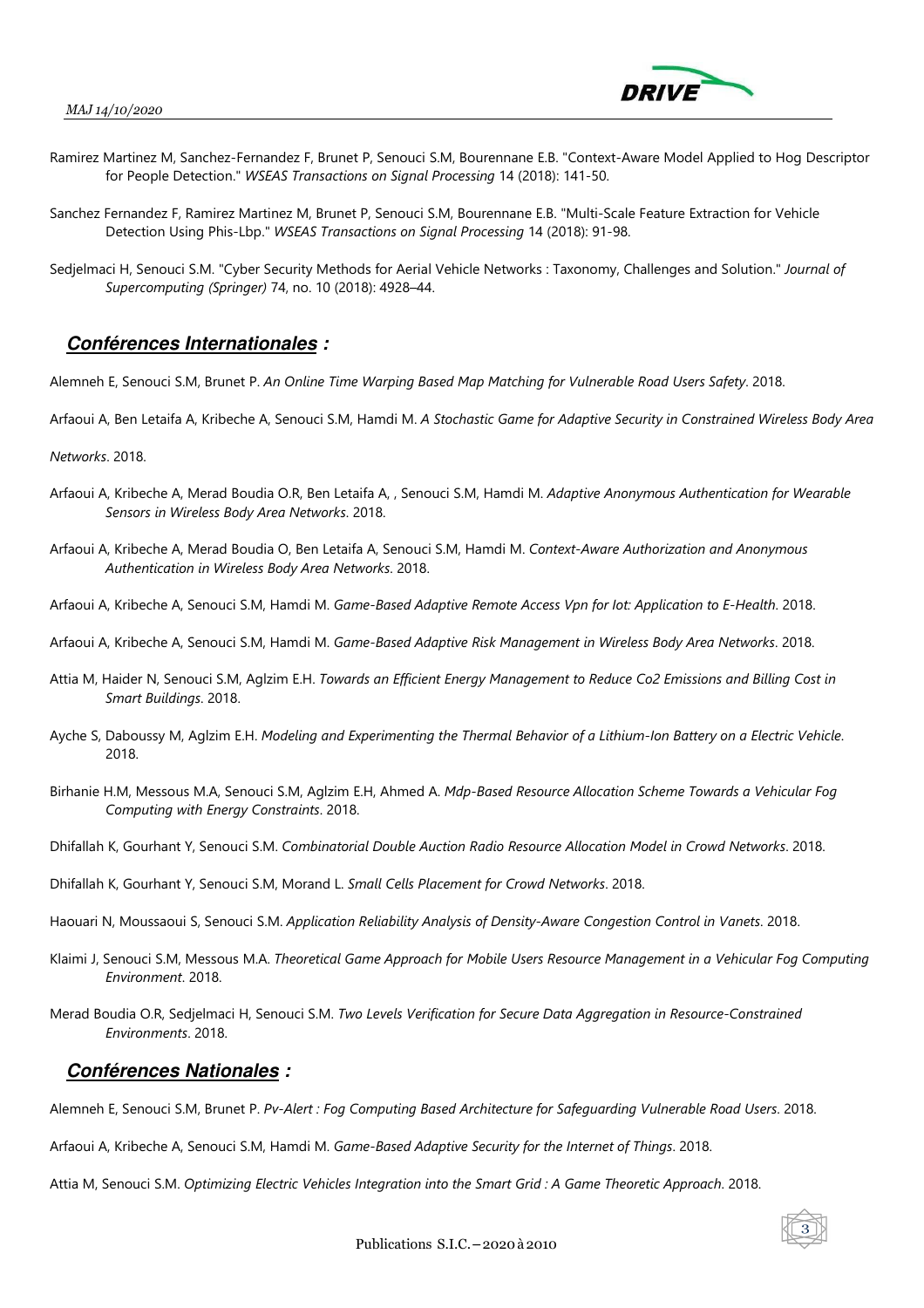

- Birhanie H.M, Messous M.A, Senouci S.M, Aglzim E.H, Ahmedin M. *Mdp-Based Resource Management in Vehicular Fog Computing with Energy Constraint*. 2018.
- Messous M.A, Senouci S.M. *Fuzzy Logic Reasoning for an Efficient Mobility Model of a Fleet of Small Uavs in an Exploration Mission*. 2018.

### **2017**

### **Journal Article :**

- Bouaicha A, Allagui H, Aglzim E.H, Rouane A, Mami A. "Validation of a Methodology for Determining the Pem Fuel Cell Complex Impedance Modelling Parameters." *International Journal of Hydrogen Energy* 42, no. 17 (2017): 12738-48.
- Boualouache A, Senouci S.M, Moussaoui S. "A Survey on Pseudonym Changing Strategies for Vehicular Ad-Hoc Networks." *Accepted in IEEE Communications Surveys and Tutorials* pp (2017): 1-1. http://dx.doi.org/10.1109/COMST.2017.2771522.
- Haidar N, Attia M, Senouci S.M, Aglzim E.H, Kribeche A, Asus Z.B "New Consumer-Dependent Energy Management System to Reduce Cost and Carbon Impact in Smart Buildings." *Sustainable Cities and Society* (2017). http://dx.doi.org/https://doi.org/10.1016/j.scs.2017.11.033.
- Haouari N, Moussaoui S, Senouci S.M, Boualouache A, Guerroumi M. "Enhanced Local Density Estimation in Internet of Vehicles." *Accepted in IET Communications Journal* 11, no. <sup>15</sup> (2017): 2393-401. http://dx.doi.org/10.1049/iet-com.2017.0154.
- Hassoune M.A, Mekkakia Maaza Z, Senouci S.M. "Vertical Handover Decision Algorithm for Multimedia Streaming in Vanet." *Wireless Personal Communication (Springer)* 95, no. <sup>4</sup> (2017): 4281-99. http://dx.doi.org/10.1007/s11277-017-4080-z.
- Hassoune M.A, Mekkakia Maaza Z, Senouci S.M. "Vertical Handover Decision Algorithm for Multimedia Streaming in Vanet." *Wireless Personal Communication (Springer)* 95, no. <sup>4</sup> (2017): 4281-99. http://dx.doi.org/10.1007/s11277-017-4080-z.
- Merad Boudia O.R, Senouci S.M, Feham M. "Elliptic Curve Based Secure Multidimensional Aggregation for Smart Grid Communications." *Accepted IEEE Sensors Journal* (2017): 7750-57. http://dx.doi.org/10.1109/JSEN.2017.2720458.
- Messous M.A, Sedjelmaci H, Senouci S.M. "Implementing an Emerging Mobility Model for a Fleet of Uavs Based on a Fuzzy Logic Inference System." *Accepted in Pervasive and Mobile Computing (Elsevier)* 42 (2017): 393-410. http://dx.doi.org/http://doi.org:10.1016:j.pmcj.2017.06.007.
- Sedjelmaci H, Senouci S.M, Talib T. "An Accurate Security Game for Low-Resource Iot Devices." *IEEE Transactions on Vehicular Technology (TVT)* 66, no. <sup>10</sup> (2017): 9381-93. http://dx.doi.org/10.1109/TVT.2017.2701551.
- Sedjelmaci H, Senouci S.M, Ansari N. "A Hierarchical Detection and Response System to Enhance Security against Lethal Cyber- Attacks in Uav Networks." *IEEE Transactions on Systems, Man, and Cybernetics: Systems* PP, no. 99 (2017): 1-13. http://dx.doi.org/10.1109/TSMC.2017.2681698.
- Sedjelmaci H, Senouci S.M, Bouali T. "Predict and Prevent from Misbehaving Intruders in Heterogeneous Vehicular Networks." *Vehicular Communications journal (Elsevier)* 10 (2017): 74-83. http://dx.doi.org/https://doi.org/10.1016/j.vehcom.2016.12.005.

### **Conférences Internationales :**

- Alemneh E, Senouci S.M, Brunet P. *Pv-Alert : A Fog-Based Architecture for Safeguarding Vulnerable Road Users*. 2017. Alioua A, Senouci
- S.M, Moussaoui S, Sedjelmaci H, Boualouache A. *Software-Defined Heterogeneous Vehicular Networks: Taxonomy and Architecture*. 2017.
- Alioua A, Senouci S.M, Moussaou S. *Dsdivn: A Distributed Software-Defined Networking Architecture for Infrastructure-Less Vehicular Networks*. 2017.

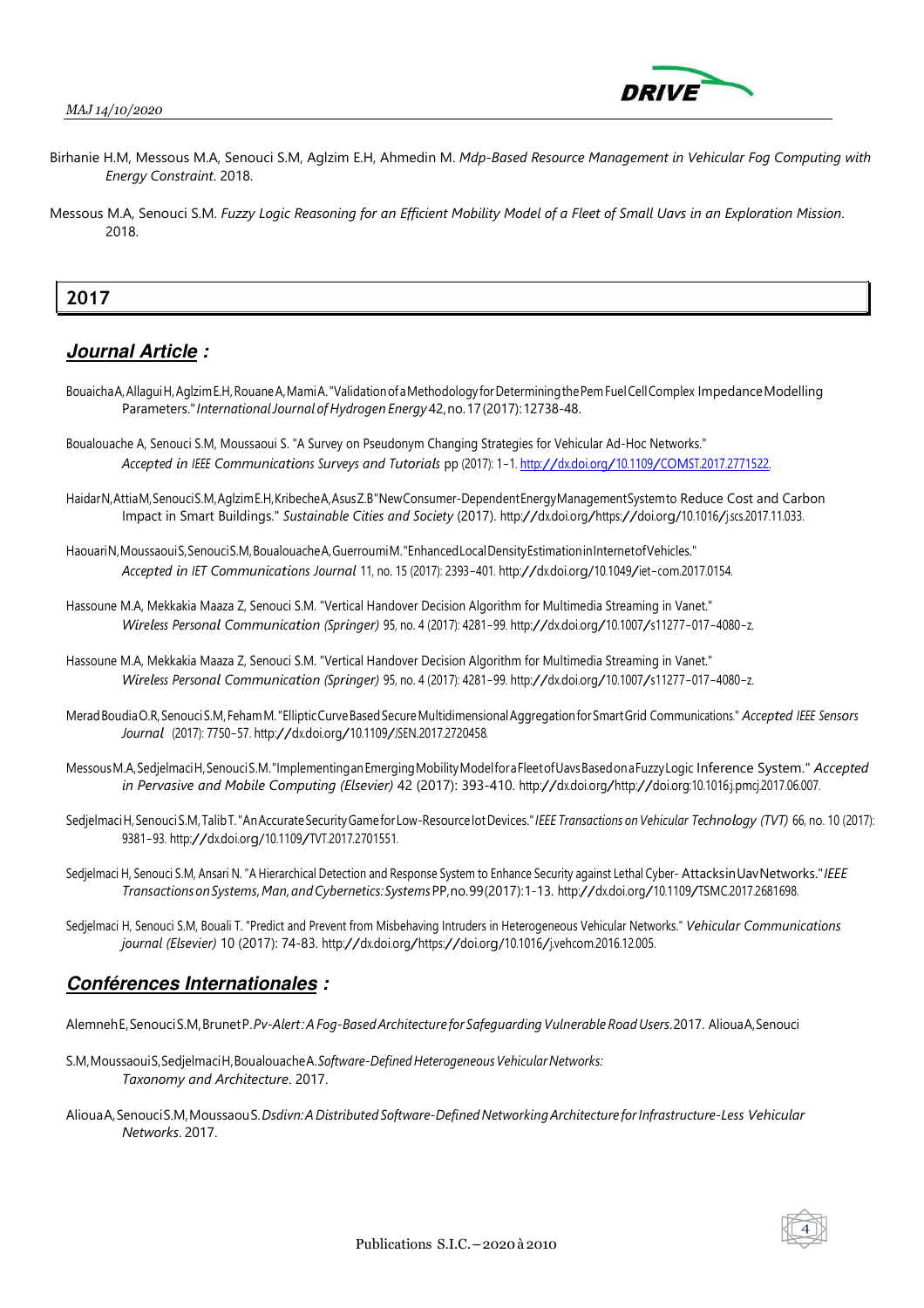

- Allall, Cazavet B, Al Agha K, Senouci S.M, Gourhant Y. *A Green Small Cells Deployment in 5q Switch on/Off Via Iot Networks & Energy Efficient Mesh Backhauling*. 2017.
- Allal I, Dhifallah K, Penhoat J, Gourhant Y, Senouci S.M. *A Green Mesh Routers' Placement to Ensure Small Cells Backhauling in 5g Networks*. 2017.

Attia M, Senouci S.M, Aglzim E. *Towards Using Local Energy to Enhance Smart Meters Privacy*. 2017.

- Dhiffalah K, Gourhant Y, Senouci S.M. *Cell Selection Game in Heterogeneous Macro-Small Cell Networks*. 2017. Alemneh E, Senouci S.M,
- Brunet P. *Pv-Alert: A Fog-Based Architecture for Safeguarding Vulnerable Road Users*. 2017.
- Gechter F, Aglzim E.H, Senouci S.M, Rodet-Kroichvili N, Capelle C, Fass D. *Transportation of Goods in Inner-City Centers: Can Autonomous Vehicles in Platoon Be a Suitable Solution ?* , 2017.
- Messous M.A, Sedjalmaci H, Noureddine H, Senouci S.M. *Computation Offloading Game for an Uav Network in Mobile Edge Computing*. 2017.
- Messous M.A, Senouci S.M. *A Sequential Game Approach for Computation-Offloading in an Uav Network*. 2017. Noureddine H,
- Moussaoui S, Senouci S.M, Boualouache A, Messous M.A. *An Efficient Management of the Control Channel Bandwidth in Vanets*. 2017.
- Ramirez Martinez M, Sanchez-Fernandez F, Brunet P, Senouci S.M, Bourennane E.B. *Dynamic Management of a Partial Reconfigurable Hardware Architecture for Pedestrian Detection in Regions of Interest*. 2017.

### **Conférences Nationales :**

Birhanie H.M, Klaimi J, Senouci S.M, Aglzim E.H. *Markov Decision Based Approach for Resource Allocation in Vehicular Fog Computing*. 2017.

- Gechter F, Aglzim E.H, Lauri F, Senouci S.M, Abbas-Turki A. *Utilisation De La Conduite En Convoi Pour La Conception De Nouveau Systèmes De Transports Innovants Pour La Livraison De Marchandises Dans Les Centres-Villes*. 2017.
- Ramirez-Martinez M, Sanchez-Fernandez F, Brunet P, Senouci S.M, Bourennane E.B. *Dynamic Management of Reconfigurable Logical Computing Areas: A Real-Time System for Pedestrian Detection in Video*. 2017.

Sanchez-Fernandez F, Ramirez Martinez M, Brunet P, Senouci S.M, Bourennane E.B. *Phis-Lbp: Feature Descriptor for Vehicle Detection*. 2017.

### **2016**

- Attia M, Sedjelmaci H, Senouci S.M and Aglzim E.H. "Game Model to Optimally Combine Electric Vehicles with Green and Non- Green Sources into an End-to-End Smart Grid Architecture." *Journal of Networking and Computer Applications – JNCA (Elsevier)* 72 (2016): 1–13.
- Bendiabdellah Z, Sedjelmaci H, Attia M, Senouci S.M and Feham M. "Interaction of Electric Vehicle and Smart Grid Based on Game Theory for Smoothing Peak Load and Co2 Reduction." *Journal of Green Engineering (River Publishers)* 6, no. 1 (2016). http://dx.doi.org/DOI: 10.13052/jge1904- 4720.613.

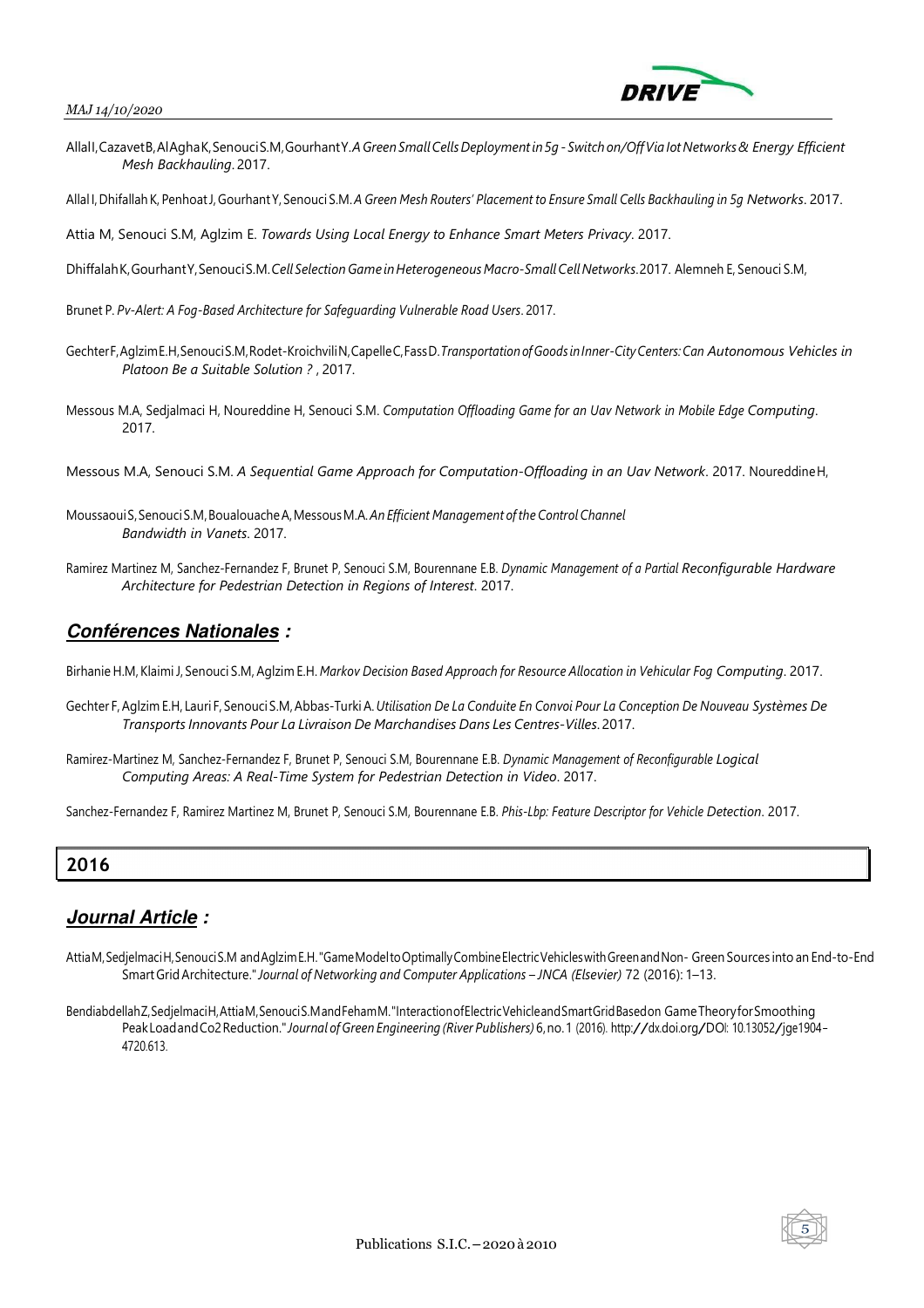



- Bouali T, Senouci S.M, Ansari N. "A Distributed Detection and Prevention Scheme from Malicious Nodes in Vehicular Networks." *International Journal of Communication Systems (Wiley)* (2016). http://dx.doi.org/DOI: 10.1002/dac.3106.
- Sedjelmaci H, Senouci S.M, Ansari N "Intrusion Detection and Ejection Framework against Lethal Attacks in Uav-Aided Networks: A Bayesian Game-Theoretic Methodology." *IEEE Transactions on Intelligent Transportation Systems* (2016).

### **Conférences Internationales :**

- Boualouache A, Senouci S.M, Moussaoui S *"Hpdm : A Hybrid Pseudonym Distribution Method for Vehicular Ad-Hoc Networks"*. 2016.
- Bouali T, Senouci S.M. *"A Distributed Prevention Scheme from Malicious Nodes in Vanets' Routing Protocols",* . Wireless Communications and Networking Conference (WCNC), 2016, 2016.
- Boualouache A, Senouci S.M, Moussaoui S *"Vlpz : The Vehicular Location Privacy Zone"*. Vol. 83. Procedia Computer Science, 2016.
- Messous M.A, Senouci S.M, Sedjelmaci H. *"Network Connectivity and Area Coverage for Uav Fleet Mobility Model with Energy Constraint"*. Wireless Communications and Networking Conference (WCNC), 2016, 2016.
- Sedjelmaci H, Senouci S.M, Al Bahri M *"A Lightweight Anomaly Detection Technique for Low-Resource Iot Devices: A Game- Theoretic Methodology"*. 2016.

### **Conférences Nationales :**

Bouaicha A, Allagui H, Mami A, Aglzim E.H, Rouane A. "Study and Development of an Application for the Polarization Curve of a Pem Fuel Cell" 2016.

## **2015**

# **Journal Article :**

- Mamechaoui S, Senouci S.M, Didi F, Pujolle G. "Energy Efficient Management for Wireless Mesh Networks with Green Routers." *Springer Mobile Network & Applications* (2015).
- Mehar S, Sheraly Z, Senouci S.M, Remy G. "Sustainable Transportation Man- Agement System for a Fleet of Electric Vehicles (Stms)." *IEEE Transactions on Intelligent Transportation Systems* (2015).
- Merad Boudia O.R, Senouci S.M, Feham M. "A Novel Secure Aggregation Scheme for Wireless Sensor Networks Using Stateful Public Key Cryptography." *Ad Hoc Networks* (2015). http://dx.doi.org/10.1016/j.adhoc.2015.01.002.
- Sanchez Fernandez F, Brunet P, Senouci S.M. "A2ba : Adaptive Background Modelling for Visual Aerial Surveillance Conditions." *Industrial Networks and Intelligent Systems Journal, Special issue : Innovations For Community ServicesInnovations For Community Services,* (2015).
- Sedjelmaci H, Senouci S.M. "Aecfv : An Accurate and Efficient Collaborative Intrusion Detection Framework to Secure Vehicular Networks." *Computers and Electrical Engineering Journal* (2015).

### **Conférences Internationales :**

Mehar S, Senouci S.M, Kies A. *An Optimized Roadside Units (Rsu) Placement for Delay-Sensitive Applications in Vehicular Networks*. 2015.

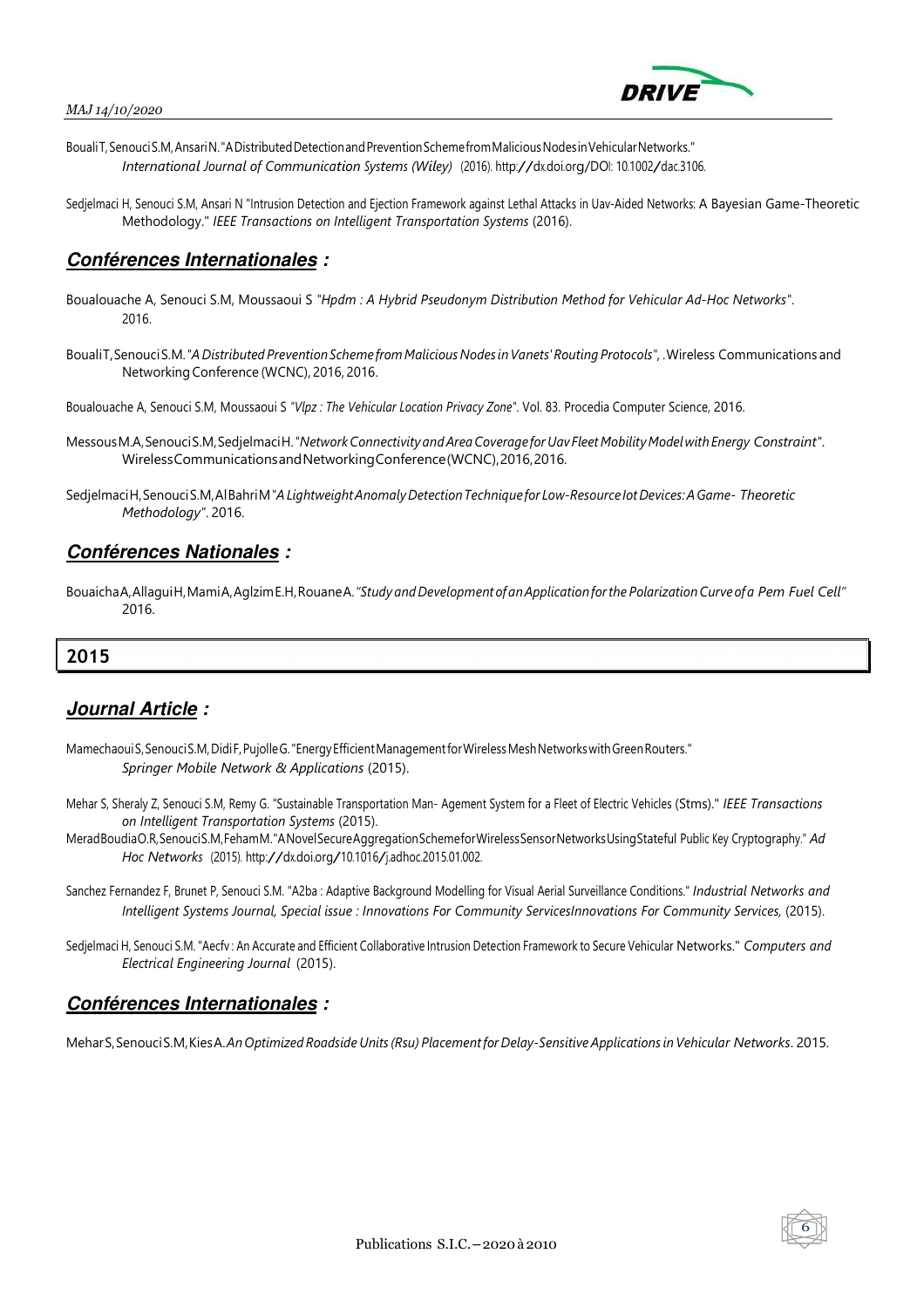

### **Conférences Nationales :**

S.M, Senouci. *Véhicule Intelligent*. 2015.

## **2014**

# **Journal Article :**

- Aglzim E.H, Rouane D, Chrenko D, Che Daud Z.H, Kourtiche D, Nadi M,. "Polymer Electrolyte Fuel Cell Stack Modelling in Vhdl- Ams Language with Temporal and Eis Experimental Validations " *Journal of Energy and Power Engineering* 8, no. 2 (2014): 343-49.
- Alioua A, Gharbi N, Senouci S.M. *Call Admission Control Scheme Using Borrowable Guard Channels and Prioritizing Fresh Calls Retrials in Small Cell Networks*. Global Information Infrastructure and Networking Symposium (GIIS), 2014, 2014.
- Bendiabdellah Z, Senouci S.M, Feham M. *A Hybrid Algorithm for Planning Public Charging Stations*. Global Information Infrastructure and Networking Symposium (GIIS), 2014, 2014.
- Bouali T, Algzim E.H, Senouci S.M. *A Secure Intersection-Based Routing Protocol for Data Collection in Urban Vehicular Networks*. *Global Communications Conference (GLOBECOM)* 2014.
- Louazani A, Senouci S.M, Mohammed Abderrahmane B. *Clustering-Based Algorithm for Connectivity Maintenance in Vehicular Ad-Hoc Networks*. Innovations for Community Services (I4CS), 2014, 2014.
- Mamechaoui S, Didi F, Senouci S.M, Pujolle G. *Energy-Aware Design for Wireless Mesh Networks*. Global Information Infrastructure and Networking Symposium (GIIS), 2014, 2014.
- Sanchez Fernandez F, Brunet P, Senouci S.M. *Background Subtraction for Aerial Surveillance Conditions*. Innovations for Community Services (I4CS), 2014, 2014.
- Sedjelmaci H, Senouci S.M, Abu-Rgheff M.A. "An Efficient and Lightweight Intrusion Detection Mechanism for Service-Oriented Vehicular Networks." *IEEE Internet of Things Journal* 1, no. 6 (2014): 570-77. http://dx.doi.org/10.1109/JIOT.2014.2366120.
- Sedjelmaci H, Senouci S.M. *A Lightweight Hybrid Security Framework for Wireless Sensor Networks*. Communications (ICC), 2014, 2014.
- Sedjelmaci H, Senouci S.M, Abu-Rgheff M.A. "An Efficient and Lightweight Intrusion Detection Mechanism for Service-Oriented Vehicular Networks." *IEEE Internet of Things Journal* 1, no. 6 (2014): 570-77. http://dx.doi.org/10.1109/JIOT.2014.2366120.

### **Conférences Internationales :**

- Alioua A, Gharbi N, Senouci S.M. *Call Admission Control Scheme Using Borrowable Guard Channels and Prioritizing Fresh Calls Retrials in Small Cell Networks*. 2014.
- Bendiabdellah Z, Senouci S.M, Feham M. *A Hybrid Algorithm for Planning Public Charging Stations*. 2014.
- Bouaicha A, Allagui H, Aglzim E.H, Rouane A, Mami A. *Design and Development of a Labview Application for the Measurement of the Complex Impedance of Afuel Cell in Real Time*. 2014.

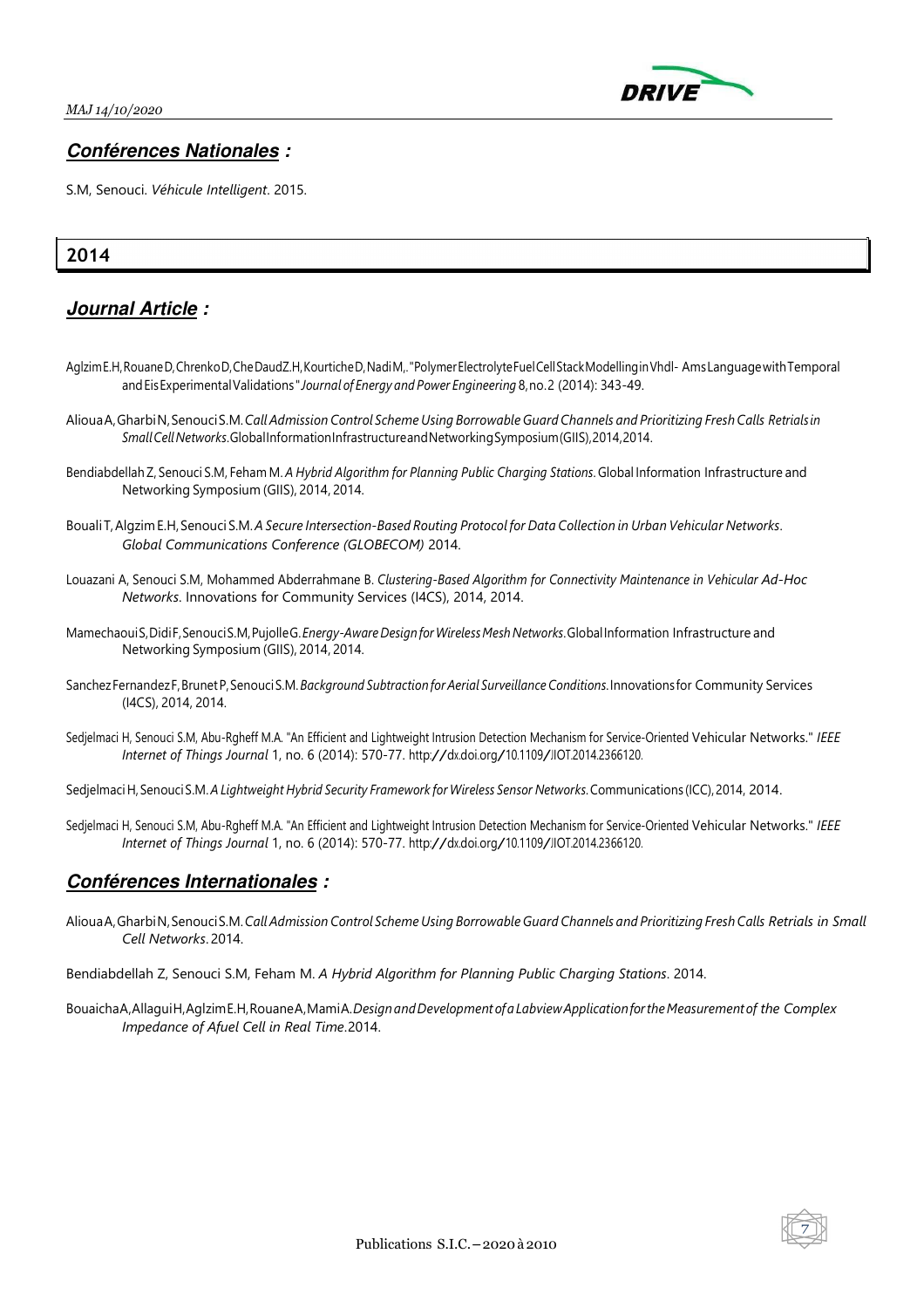

- Bouali T, Algzim E.H, Senouci S.M. *A Secure Intersection-Based Routing Protocol for Data Collection in Urban Vehicular Networks*. *Global Communications Conference (GLOBECOM)* 2014.
- Louazani A, Senouci S.M, Mohammed Abderrahmane B. *Clustering-Based Algorithm for Connectivity Maintenance in Vehicular Ad-Hoc Networks*. 2014.

Mamechaoui S, Didi F, Senouci S.M, Pujolle G. *Energy-Aware Design for Wireless Mesh Networks*. 2014. Sanchez Fernandez F,

Brunet P, Senouci S.M. *Background Subtraction for Aerial Surveillance Conditions*. 2014.

- Sedjelmaci H, Bouali T, Senouci S.M. *Detection and Prevention from Misbehaving Intruders in Vehicular Networks*. Global Communications Conference (GLOBECOM), 2014, 2014.
- Sedjelmaci H, Senouci S.M, Abu-Rgheff M.A. "An Efficient and Lightweight Intrusion Detection Mechanism for Service-Oriented Vehicular Networks." *IEEE Internet of Things Journal* 1, no. 6 (2014): 570-77. http://dx.doi.org/10.1109/JIOT.2014.2366120.

Sedjelmaci H, Senouci S.M. *A Lightweight Hybrid Security Framework for Wireless Sensor Networks*. 2014.

Sedjelmaci H, Senouci S.M. *A New Intrusion Detection Framework for Vehicular Networks*. Communications (ICC), 2014, 2014.

### **Conférences Nationales :**

Mehar S, Rémy G, Senouci S.M. *Ev-Planning: Electric Vehicle Itinerary Planning*. 2014. Senouci

S.M, Sedjelmaci H. *Sécurité Des Communications Pour Véhicules Coopératifs*. 2014.

# **2013**

### **Journal Article :**

- Aglzim E.H, Bin Jamaluddin A, Chrenko D, Rouane A. "Impedance Spectrometer Modelling in Matlab/Simulink for Measuring the Complex Impedance of a Fuel Cell – Eis Method " *Journal of Clean Energy Technologies* 1, no. 4 (2013): 255-59.
- Bouali T, Algzim E.H, Senouci S.M. *Optimization of Data Harvesters Deployment in an Urban Areas for an Emergency Scenario*. Global Information Infrastructure Symposium, (2013). DOI: 10.1109/GIIS.2013.6684355.
- Sedjelmaci H, Senouci S.M. *Efficient and Lightweight Intrusion Detection Based on Nodes" Behaviors in Wireless Sensor Networks*. Global Information Infrastructure Symposium, (2013). DOI: 10.1109/GIIS.2013.6684352.

### **Conférences Internationales :**

Bouaicha A, Allagui H, Rouane A, Aglzim E.H, Mami A. *An Electronic Load for a Pem Fuel Cell System to Measure the Complex Impedance*. 2013.

- Bouali T, Algzim E.H, Senouci S.M. *Optimization of Data Harvesters Deployment in an Urban Areas for an Emergency Scenario*. 2013.
- Mehar S, Rémy G, Senouci S.M. *Ev-Planning: Electric Vehicle Itinerary Planning*. 2013.
- Mehar S, Rémy G, Senouci S.M. *An Optimization Location Scheme for Electric Charging Stations*. 2013.
- Sedjelmaci H, Senouci S.M. *Efficient and Lightweight Intrusion Detection Based on Nodes" Behaviors in Wireless Sensor Networks*. Global Information Infrastructure Symposium, 2013, 2013.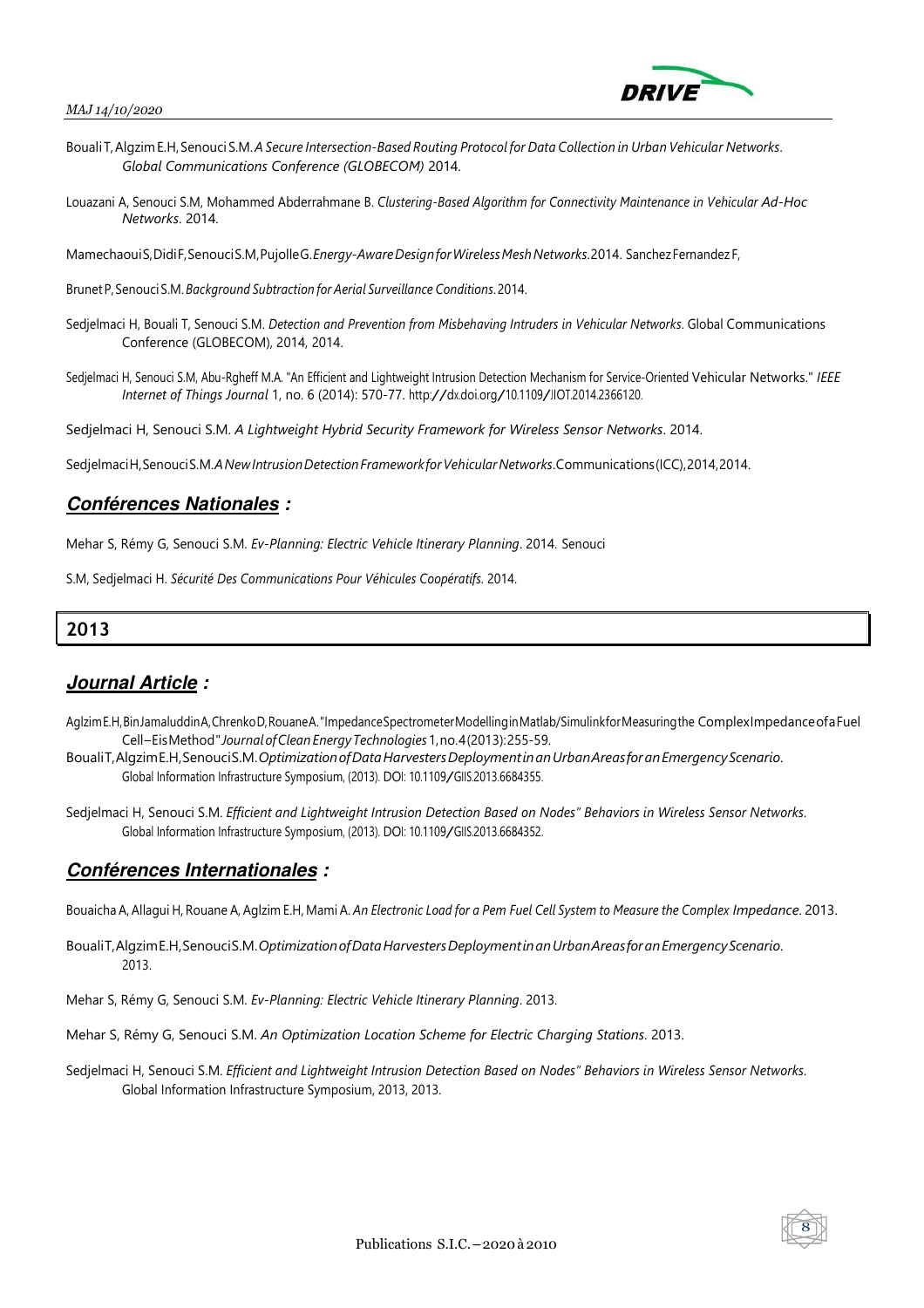

### **Conférences Nationales :**

- Allali M.A, Mekkakia Maaza Z, Senouci S.M. *New Multipath Routing for an Efficient Traffic Distribution and Energy Consuption for Mobile Ad Hoc Networks*. 2013.
- Mehar S, Rémy G, Senouci S.M. *Ev-Planning: Electric Vehicle Itinerary Planning*. 2013.
- Mehar S, Rémy G, Senouci S.M. *An Optimization Location Scheme for Electric Charging Stations*. 2013.
- Rémy G, Jan F, Gourhant Y, Senouci S.M. *Sar.Drones: Drones for Advanced Search and Rescue Missions*. 2013.
- Sedjelmaci H, Feham M, Senouci S.M. *An Efficient Intrusion Detection Framework in Cluster-Based Wireless Sensor Networks*. 2013. Syeh Ren C,
- Brunet P, Aglzim E.H, Senouc S.M. *Electrical Vehicles Platooning*. 2013.

Zemouri S, MeharS, Senouci S.M. *Hints : Hybrid Integration between Network and Traffic Simulators*. 2013.

### **Book :**

Remy G, Senouci S.M, Jan F, Gourhant Y. *Complémentarité Entre Réseau Véhiculaire Et Réseau Lte*. Editions Hermès, 2013.

# **2012**

- Cherif M, Senouci S.M. "A Geographical Self-Organizing Approach for Vehicular Networks." *Journal of Communications (JCM), Academy publisher* <sup>7</sup> (2012): 885-98. http://dx.doi.org/10.4304/jcm.7.12.885-898.
- Dieudonne Y, Ducourthial B, Senouci S.M. *Col : A Data Collection Protocol for Vanet*. Intelligent Vehicles Symposium IV), )2012) : 711-716. DOI : 10.1109/IVS.2012.6232266.
- Kies A, Mehar S, Rodwane B, Maaza Z.M, Senouci S.M. *Self-Organization Framework for Mobile Ad Hoc Networks*. Wireless Communications and Mobile Computing Conference (WCMCC), (2012) : 1063-1068. DOI: 10.1109/IWCMC.2012.6314353.
- Mehar S, Rémy G, Senouci S.M. *Dissemination Protocol for Heterogeneous Cooperative Vehicular Networks*. Wireless Day (WD), (2012) : 1-6. DOI : 10.1109/WD.2012.6402819.
- Rémy G, Cherif M, Senouci S.M, Jan F, Gourhant Y. *Lte4v2x Collection, Dissemination and Multi-Hop Forwarding*. Communications (ICC), (2012) : 120-125 ; DOI : 10.1109/ICC.2012.6364412.
- Remy G, Mehar S, Sophy T, Senouci S.M, Jan F, Gourhant Y. *Green Fleet Management Architecture : Application to Economic Itineary Planning*. Globecom Workshops (GC Wkshps), <sup>2012</sup> : 369-373. DOI : 10.1109/GLOCOMW.2012.6477599
- Seddick-Ghaleb A, Ghamri-Doudane Y, Senouci S.M. "Coupling Loss and Delay Differentiation to Enhance Tcp Performance within Wireless Multi-Hop Ad-Hoc Networks." *Journal of Communications (JCM), Academy publisher* 7 (2012): 859-72. http://dx.doi.org/10.4304/jcm.7.12.859-872.
- Sedjelmaci H, Senouci S.M, Feham M. *Intrusion Detection Framework of Cluster-Based Wireless Sensor Network*. Computers and Communications (ISCC), <sup>2012</sup> : 857-861. DOI: 10.1109/ISCC.2012.6249409.
- Zemouri S, MeharS, Senouci S.M. *Hints : A Novel Approach for Realistic Simulations of Vehicular Communications*. Global Information Infrastructure and Networking Symposium (GIIS), (2012) : 1-6. DOI: 10.1109/GIIS.2012.6466764

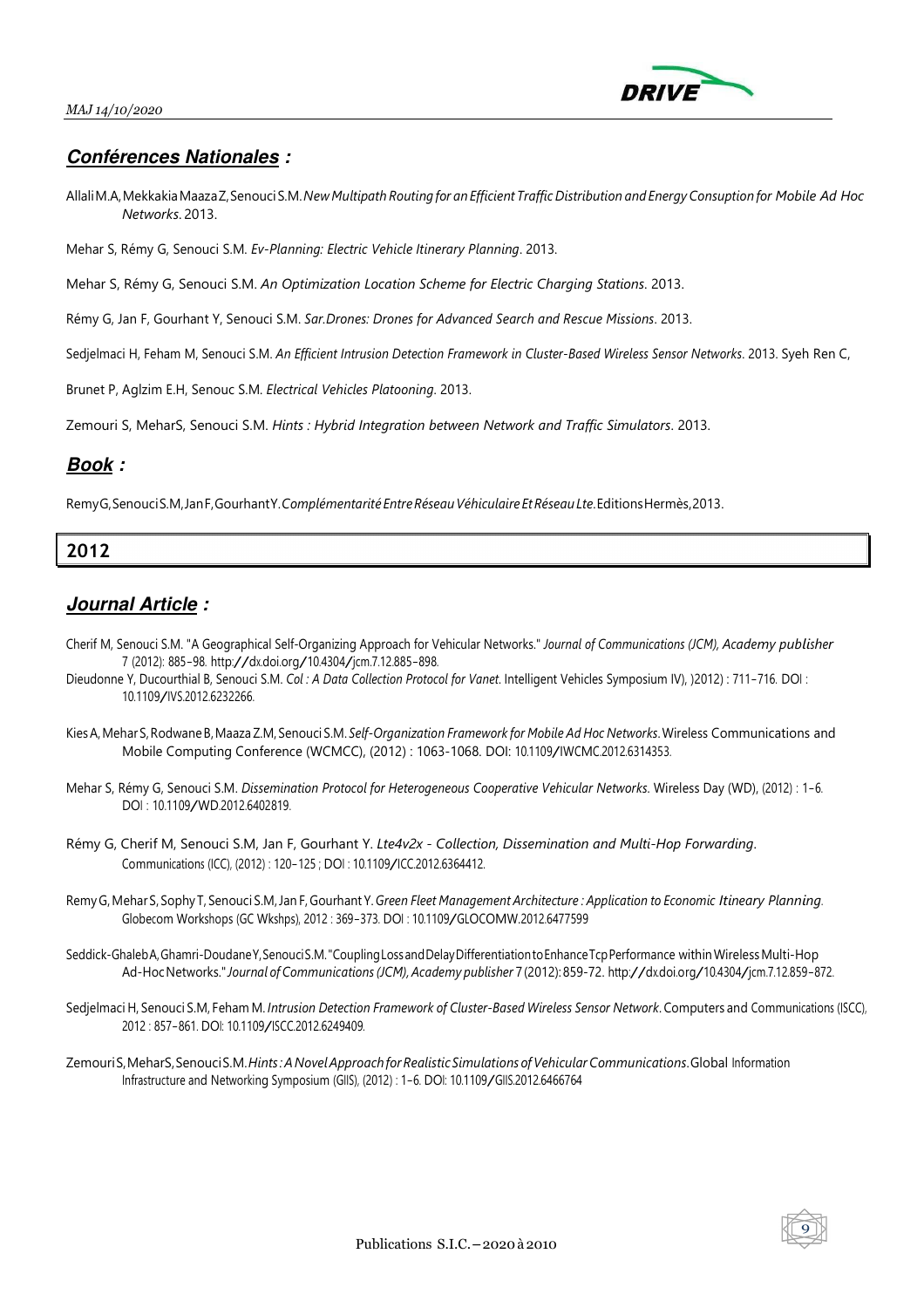#### *MAJ 14/10/2020*



Sedjelmaci H, Senouci S.M, Feham M. *Intrusion Detection Framework of Cluster-Based Wireless Sensor Network*. (2012) : 1211- 1224. DOI: 10.1002/sec.687.

#### **Conférences Internationales :**

Dieudonne Y, Ducourthial B, Senouci S.M. *Col : A Data Collection Protocol for Vanet*. 2012.

Kies A, Mehar S, Rodwane B, Maaza Z.M, Senouci S.M. *Self-Organization Framework for Mobile Ad Hoc Networks*. 2012. Mehar S, Rémy G,

Senouci S.M. *Dissemination Protocol for Heterogeneous Cooperative Vehicular Networks*. 2012.

Rémy G, Cherif M, Senouci S.M, Jan F, Gourhant Y. *Lte4v2x - Collection, Dissemination and Multi-Hop Forwarding*. 2012.

Remy G, Mehar S, Sophy T, Senouci S.M, Jan F, Gourhant Y. *Green Fleet Management Architecture : Application to Economic Itineary Planning*. 2012.

Sedjelmaci H, Senouci S.M, Feham M. "Efficient Intrusion Detection Framework in Cluster-Based Wireless Sensor Networks." (2012).

Zemouri S, MeharS, Senouci S.M. *Hints : A Novel Approach for Realistic Simulations of Vehicular Communications*. 2012.

### **Conférences Nationales :**

Mehar S, Rémy G, Senouci S.M. *Dissemination Protocol for Heterogeneous Cooperative Vehicular Networks*. 2012.

Mehar S, Senouci S.M. *Heterogeneous and Road-Oriented Dissemination Protocol for Cooperative Vehicular Networks*. 2012. Rémy G, Jan F,

Gourhant Y, Senouci S.M, Ghamri-Doudane Y, Beylot A.L. *Lte4v2x - Collection, Dissemination and Multi-Hop Forwarding*. 2012.

### **Book :**

Seddik-Ghaleb A, Ghamri-Doudane Y, Senouci S.M. *Tcp within Wireless Internet : Existing Solutions and Remaining Research Challenges*. IGI-Global publisher, 2012.

### **2011**

- Ben Nacef A, Senouci S.M, Ghamri Y, Beylot A.L. *Cosmic : A Cooperative Mac Protocol for Wsn with Minimal Control Messages*. New Technologies, Mobility and Security (NTMS), (2011) : 1-5. DOI: 10.1109/NTMS.2011.5721060.
- Ben Nacef A, Senouci S.M, Ghamri Y, Beylot A.L. *Ecar : An Energy/Channel Aware Routing Protocol for Cooperative Wireless Sensor Networks*. Personal Indoor and Mobile Radio Communications (PIMRC), (2011) : 964-969. DOI: 10.1109/PIMRC.2011.6140112.
- Ben Nacef A, Senouci S.M, Ghamri Y, Beylot A.L. *Rbcr : A Relay-Based Cooperative Routing Protocol for Cooperative Wireless Sensor Networks*. Wireless Days (WD), (2011) : 1-3. DOI: 10.1109/WD.2011.6098181.
- El Ali F, Ducourthial B, Senouci S.M. *On the Capacity of a Linear Vehicular Network.* Vehicular Technology Conference (VTC Spring), (2011) : 1-5. DOI: 10.1109/VETECS.2011.5956405.
- Rémy G, Cherif M, Senouci S.M, Jan F, Gourhant Y. *Lte4v2x : Lte for a Centralized Vanet Organization ????????* Global Telecommunications Conference (GLOBECOM), (2011) : 1-6. DOI: 10.1109/GLOCOM.2011.6133884.

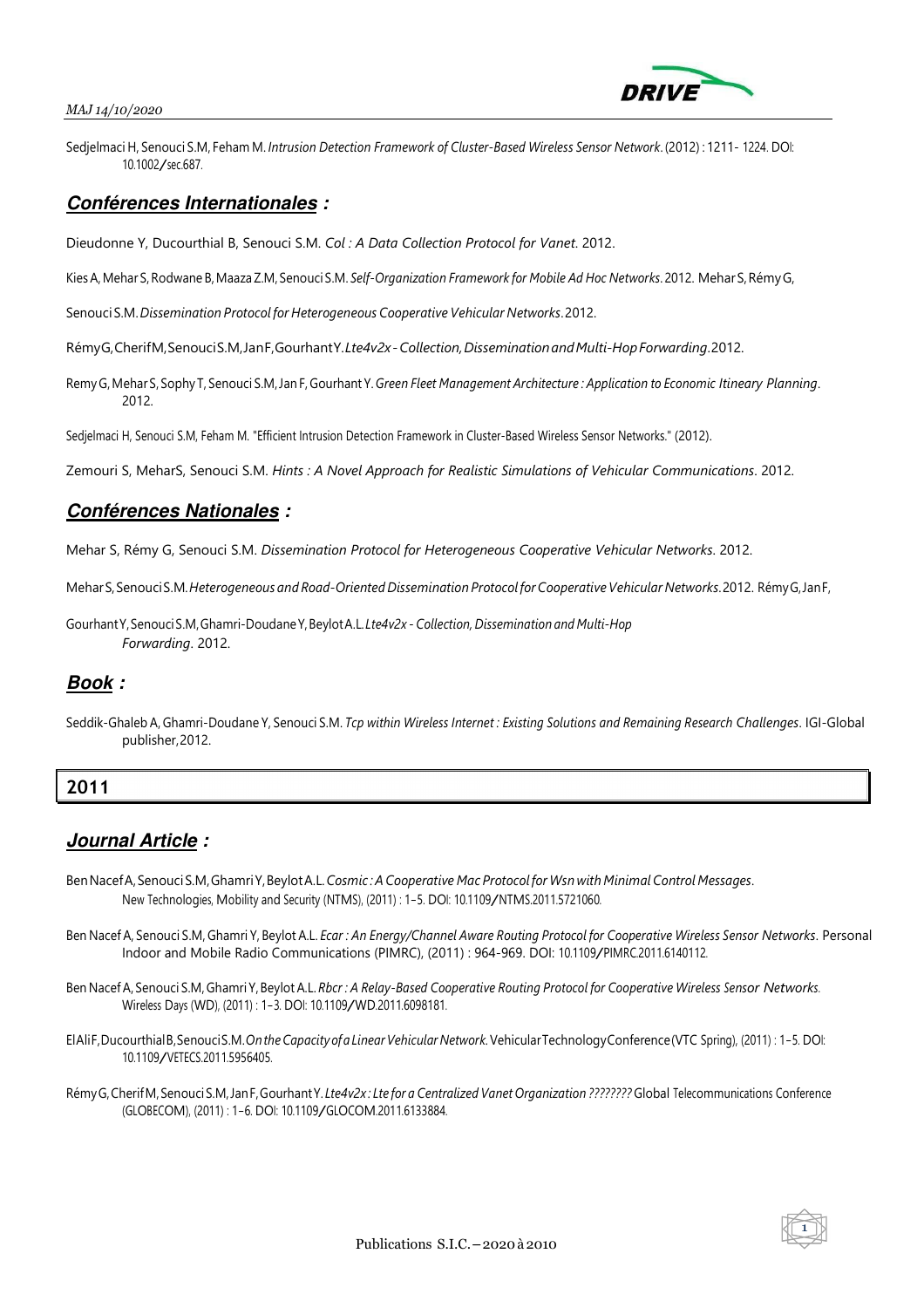

### **Conférences Internationales :**

- Ben Nacef A, Senouci S.M, Ghamri Y, Beylot A.L. Cosmic: A Cooperative Mac Protocol for Wsn with Minimal Control Messages. 2011.
- Ben Nacef A, Senouci S.M, Ghamri Y, Beylot A.L. A Cooperative Low Power Mac Protocol for Wireless Sensor Networks. 2011.
- Ben Nacef A, Senouci S.M, Ghamri Y, Beylot A.L. Ecar : An Energy/Channel Aware Routing Protocol for Cooperative Wireless Sensor Networks. 2011.
- Ben Nacef A, Senouci S.M, Ghamri Y, Beylot A.L. Rbcr : A Relay-Based Cooperative Routing Protocol for Cooperative Wireless Sensor Networks. 2011.
- El Ali F, Ducourthial B, Senouci S.M. On the Capacity of a Linear Vehicular Network. 2011.

Rémy G, Cherif M, Senouci S.M, Jan F, Gourhant Y. Lte4v2x - Impact of High Mobility in Highway Scenarios. 2011.

Rémy G, Cherif M, Senouci S.M, Jan F, Gourhant Y. Lte4v2x: Lte for a Centralized Vanet Organization. 2011.

Rémy G, Cherif M, Senouci S.M, Jan F, Gourhant Y. Lte4v2x - Impact of High Mobility in Highway Scenarios. 2011.

#### **Conférences Nationales :**

Dieudonne Y, Ducourthial B, Senouci S.M. Conception Et Exp*é*Rimentation D'un Protocole De Collecte De Donn*é*Es Pour R*é*Seaux De V*é*Hicules. 2011.

#### **Book :**

Khattab K, Brunet P, Dubois J, Miteran J. Real Time Robust Embedded Face Detection Using High Level Description. Peter Corcoran, 2011.

Senouci S.M, Moustafa H, Benslimane A. Cooperation in Autonomous Vehicular Networks. John Wiley & Sons, 2011.

### **2010**

### **Journal Article :**

- Cherif M, Senouci S.M, Ducourthial B. Mcmipv6 : Multicast Configuration-Based Mobile Ipv6 Protocol. Wireless Day (WD), 2010 : 1- 5. DOI : 10.1109/WD.2010.5657748.
- Cherif M, Senouci S.M, Ducourthial B. A Data Dissemination Platform for Vehicular Networks. Mobile Adhoc and Sensor Systems (MASS), <sup>2010</sup> : 745-747. DOI: 10.1109/MASS.2010.5663815.

#### **Conférences Internationales :**

Cherif M, Senouci S.M, Ducourthial B. Howto Disseminate Vehicular Data Efficiently in Both Highway and Urban Environments. 2010.

Chérif M.A, Senouci S.M, Ducourthial B. Mcmipv6 : Multicast Configuration-Based Mobile Ipv6 Protocol. 2010.

Cherif M, Senouci S.M, Ducourthial B. A Data Dissemination Platform for Vehicular Networks. 2010.